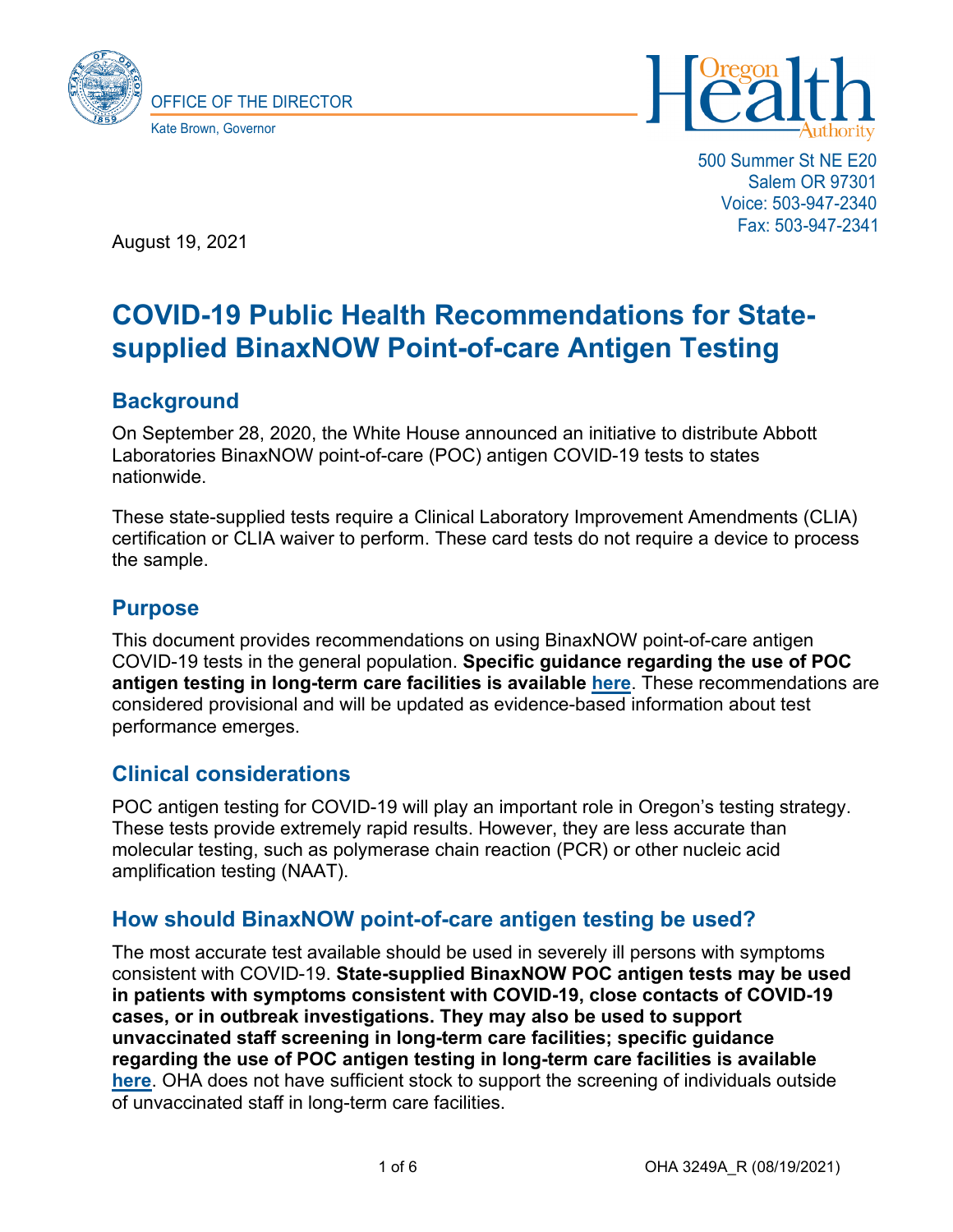**OHA does not recommend using the NAVICA app** associated with the BinaxNOW POC antigen test. A negative result by POC antigen testing does not guarantee that a person is not infected with or incubating COVID-19. The NAVICA app may provide individuals with a false sense of security that they do not have COVID-19.

### **How should providers interpret point-of-care antigen test results?**

Both molecular (e.g., PCR or other NAAT) and POC antigen tests for COVID-19 are unlikely to produce false positive results. **OHA considers any person with a positive molecular or POC antigen test for COVID-19 a confirmed case of COVID-19, regardless of symptoms.** This differs from CDC guidance that requires confirmatory molecular testing for positive POC antigen tests in patients without symptoms.

Both molecular and POC antigen tests may produce false negative results. A negative test result does not rule out the possibility that a person has COVID-19. For this reason, it is important to maintain an appropriate level of suspicion in persons with symptoms consistent with COVID-19, even with a negative test result.

| <b>Point-of-care</b><br>antigen test result | <b>Interpretation</b>                    | <b>Actions</b>                                                                                                                                                                                                                                                                                                                                                                                                                                         |
|---------------------------------------------|------------------------------------------|--------------------------------------------------------------------------------------------------------------------------------------------------------------------------------------------------------------------------------------------------------------------------------------------------------------------------------------------------------------------------------------------------------------------------------------------------------|
| <b>Positive</b>                             | Patient has COVID-19.                    | Isolate/exclude from work.                                                                                                                                                                                                                                                                                                                                                                                                                             |
| <b>Negative</b>                             | Patient may or may<br>not have COVID-19. | Maintain a high level of suspicion<br>of negative test result in patients<br>with symptoms consistent with<br>COVID-19. Providers may<br>consider retesting with a<br>molecular test (e.g., PCR or<br>NAAT) and testing for additional<br>respiratory viruses (e.g.,<br>influenza) if clinically appropriate.<br>Isolate/exclude from work until 24<br>hours following fever resolution<br>without the use of antipyretics<br>and symptom improvement. |

### **Is follow-up testing necessary?**

A person with a **positive** POC antigen test **does not** need follow-up testing. Even if a follow-up molecular test (e.g., PCR or NAAT) is negative, the person is considered a case of COVID-19. The person should be isolated according to recommendations from public health.

Providers may consider retesting for COVID-19 with a molecular test (e.g., PCR or NAAT) and testing for additional respiratory viruses (e.g., influenza) in persons with a **negative**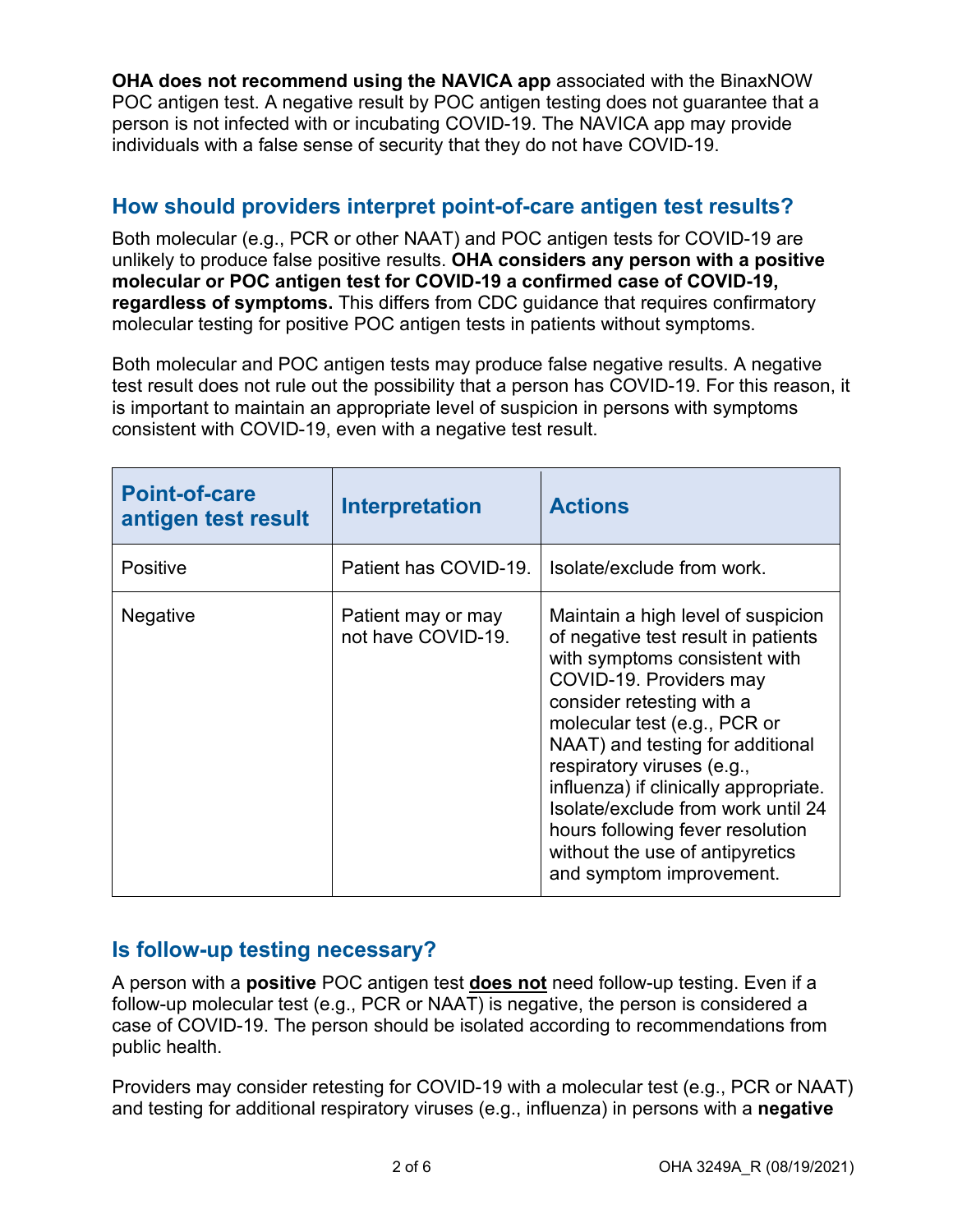POC antigen test and symptoms consistent with COVID-19. The decision to repeat COVID-19 testing should include respiratory virus circulation, available resources, and whether the test would alter or inform medical decision-making.

### **Clinical Laboratory Improvement Amendments (CLIA) Certificate of Waiver**

Facilities are responsible for the following:

- Obtaining and maintaining a CLIA Certificate of Waiver
- Ensuring accurate demographic information is uploaded into the federal database by following guidelines in the "Reporting requirements for POC antigen testing" section below
- Following the manufacturer's instructions for the waived tests, and
- Notifying the Oregon State Public Health Laboratory's Laboratory Compliance Section of any changes in ownership, name, address or laboratory director within 30 days, or to add more complex tests.

### **Process for submitting CLIA Application for Certification (CMS-116) to perform COVID-19 testing**

- 1. **Complete the CMS 116 form.** Here are two ways to complete a CLIA application for COVID-19:
	- Completely fill out a blank [CMS 116 form,](https://www.cms.gov/Medicare/CMS-Forms/CMS-Forms/CMS-Forms-Items/CMS012169) or
	- Call the Laboratory Compliance Section (503-693-4125) for a pre-populated CMS 116 form. Strike out incorrect information and substitute correct information alongside it.

#### **Following is the pertinent information on the CMS-116 form that CMS CLIA and HHS require for tracking COVID-19 testing activity:**

#### **Section I. General information**

- Check box "Other Changes (Specify)"; write in COVID-19 NH.
- **Verify the current Tax Identification Number.**
- Update email address.
- **Update name of director and credentials.**

#### **Section II. Type of certificate requested**

■ Check "Certificate of Waiver."

#### **Section VI. Waived testing**

**List all test systems you are performing, i.e., glucose (test), and name of** glucometer (manufacturer name).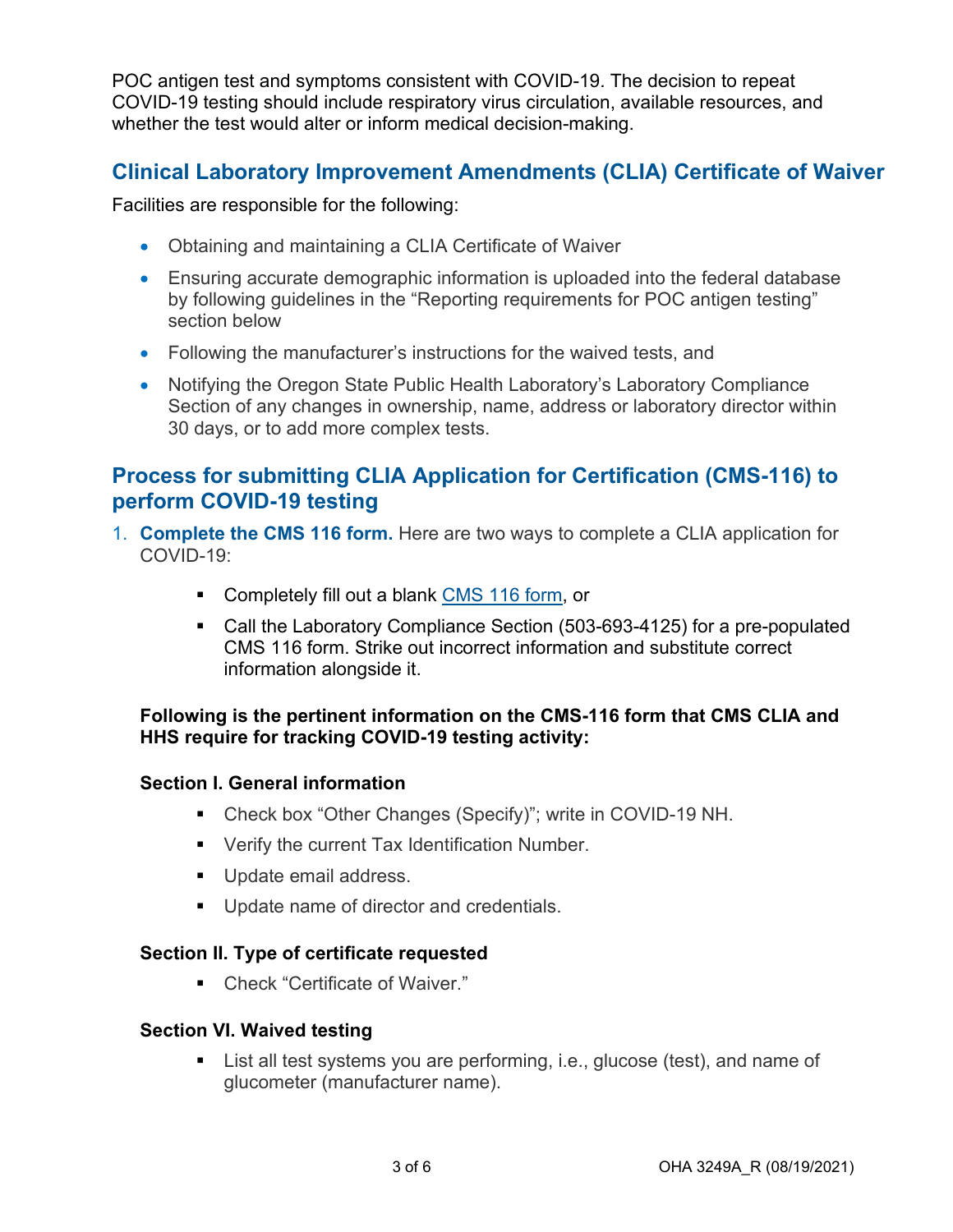- Include the test: Abbott BinaxNOW COVID-19 Ag Card.
- **Must** provide estimated total annual test volume.

### **Section X. Director affiliation with other laboratories**

- Laboratory director **must** sign and date the bottom of page 5.
- 2. **Submit completed CMS-116 form with updated information and addition of test(s)** to The Laboratory Compliance Section, which is the CMS CLIA state agency: Phone: 503-693-4125; fax: 503-693-5602; email: [LC.info@state.or.us](mailto:LC.info@state.or.us)
- 3. **The Laboratory Compliance Section, CMS CLIA State Agency, will enter the CMS-116 form immediately into the federal database**. You will receive a letter of confirmation of the test system in use at your facility and the effective date you can begin testing patients.

**Note:** There must be an Emergency Use Authorization (EUA) and package insert for the test system the facility will use. The laboratory **must** adhere to both the EUA and package insert (PI).

### **Resources**

• <https://alere.wistia.com/medias/0wacsomvlr>

# **Set-up and training**

- Resources provided on the below link include product documents, package inserts and training video:
	- [https://ensur.invmed.com/ensur/contentAction.aspx?key=ensur.542951.S2R](https://ensur.invmed.com/ensur/contentAction.aspx?key=ensur.542951.S2R4E4A3.20200910.10292.4344263) [4E4A3.20200910.10292.4344263F](https://ensur.invmed.com/ensur/contentAction.aspx?key=ensur.542951.S2R4E4A3.20200910.10292.4344263)DA issued EUA letter:
	- <https://www.fda.gov/media/141567/download>

### **FDA requires documenting the following information as evidence of following the EUA and PI:**

Maintain all records associated with both documents until otherwise notified by FDA; this will also comply with state and federal retention requirements.<sup>\*</sup>

- Temperature storage of test kit, optimal temperature for the instrument performance must be documented on a temperature log.
- Lot # and expiration dates of reagent kits; Quality Control material must be documented.
- Quality Control reaction results, Internal and External, must be documented in the frequency stated in the package inserts.

<span id="page-3-0"></span><sup>\*</sup>See [Ready, Set, Test booklet](https://www.cdc.gov/clia/docs/waived-tests/ready-set-test-booklet.pdf) for templates and reference material.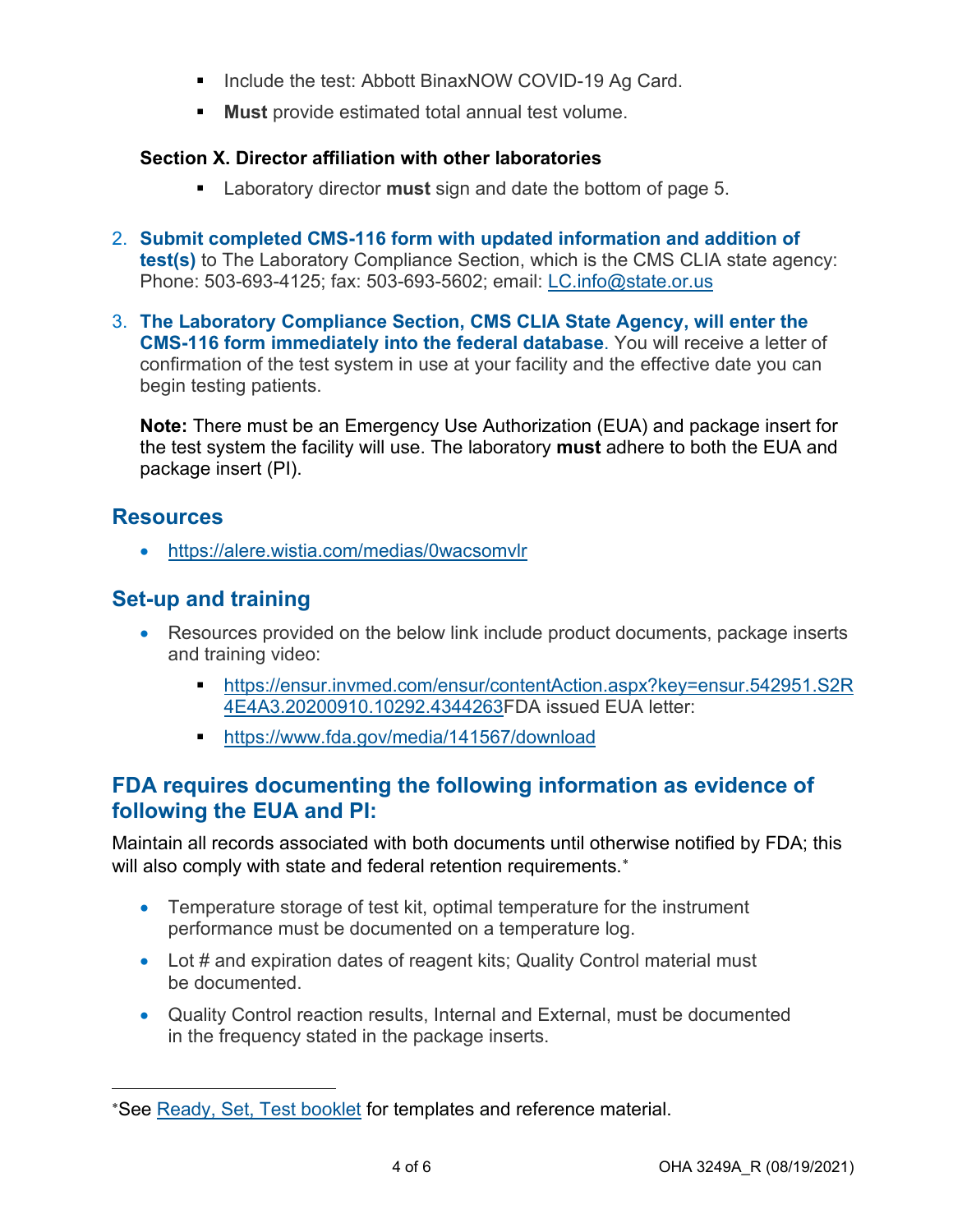- Documentation of collection of specimens must be included and monitored to be processed and tested within the time frame specified in the package insert.
- See templates of log sheets for documentation in the Ready, Set, Test booklet.<sup>\*</sup>

Although there are no CLIA regulations specifying the qualifications of testing personnel, it is recommended that the laboratory director (LD):

- Specify in a written policy the testing personnel responsibilities, and
- Sign off on all training records and competency assessments of each testing personnel.

**Note:** Abbott offers five training videos to providing a detailed step-by-step guide to the test process. The training modules should be completed in their entirety before performing tests on individuals. Completion of the training videos should be documented as signed and dated by the testing personnel as evidence of training. Competency is the ability of personnel to apply their skill, knowledge and experience to perform their laboratory duties correctly and is approved by the laboratory director.

Additional requirements for long-term care facilities to be compliant with state and federal regulations are:

- Laboratory director must ensure prior to testing patients' specimens that the testing complies to the Oregon Revised Statute (ORS) 438.430(1) Examination, specimens; reports and results. Except as otherwise provided in ORS 438.010 to 438.510, a clinical laboratory shall examine specimens only at the request of a physician, dentist or other person authorized by law to use the findings of laboratory examinations.
- Report SARS-CoV-2 test results in standardized format and frequency specified by HHS secretary. See Ready, Set, Test booklet for templates and reference material.

**Note:** Failure to report SARS-CoV-2 test results will result in a condition level violation of the CLIA regulation and may result in the imposition of a civil money penalty (CMP) as required under §§ 493.1804 and 493.1834.

#### **Note: Facilities can contact the Laboratory Compliance Section at 503-693-4126 for assistance in completing the CMS 116 application.**

### **Reference materials**

- CLIA Brochure Laboratory Director Responsibilities [https://www.cms.gov/Regulations-and-](https://www.cms.gov/Regulations-and-Guidance/Legislation/CLIA/Downloads/brochure7.pdf)[Guidance/Legislation/CLIA/Downloads/brochure7.pdf](https://www.cms.gov/Regulations-and-Guidance/Legislation/CLIA/Downloads/brochure7.pdf)
- CLIA Brochure: What Do I need to Do to Assess Personnel Competency? [https://www.cms.gov/Regulations-and-](https://www.cms.gov/Regulations-and-Guidance/Legislation/CLIA/Downloads/CLIA_CompBrochure_508.pdf)[Guidance/Legislation/CLIA/Downloads/CLIA\\_CompBrochure\\_508.pdf](https://www.cms.gov/Regulations-and-Guidance/Legislation/CLIA/Downloads/CLIA_CompBrochure_508.pdf)